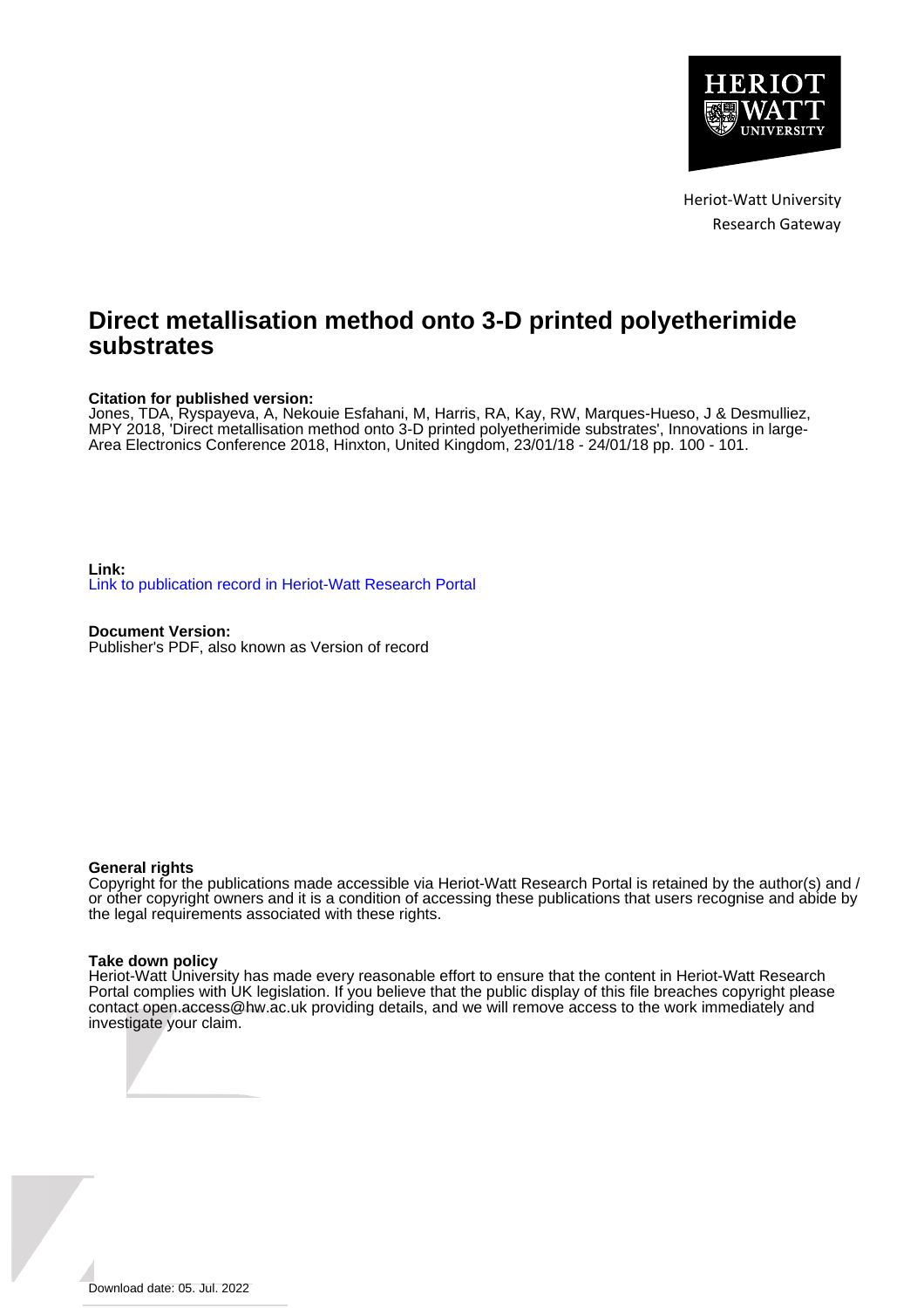# 31: Direct metallisation method onto 3-D printed polyetherimide substrates

Dr Thomas D.A. Jones1, Ms Assel Ryspayeva1, Dr Mohammadreza N. Esfahani<sup>2</sup>, Professor Russel Harris<sup>2</sup>, Dr. Robert W. Kay $^2$  , Dr Jose Marques-Hueso $^1$  and Professor Marc P.Y. Desmulliez $^1$ 

1 Heriot-Watt University, School of Engineering & Physical Sciences, Nature Inspired Manufacturing Centre, Edinburgh EH14 4AS, Scotland, UK

2 Institute of Medical and Biological Engineering - School of Mechanical Engineering, University of Leeds LS2 9JT, England, UK

## ABSTRACT

Direct metallisation (DM) of tracks for electrical devices offers cost savings over traditional techniques due to the reduction of necessary lithographic manufacturing steps [1]. Additive manufacturing (AM), on its own, provides reduction in waste material and the formation of innovative 3-D shapes [2]. These two processes combined together for microelectronics manufacture, enable further economic benefits over existing manufacturing techniques. Polyetherimide (PEI) is a polymer used in AM whose properties enable its use for low error, high frequency electrical signal transmission and extreme environmental applications, such as space and aerospace [3]. Evidence has been provided in [4] for the enhanced optical sensitisation of PEI, enabling direct patterning for fast copper (Cu) track formation. Different PEI material shapes have been processed with enhanced sensitisation, to evaluate variability of the DM process for flexible and rigid electronics applications. POSTER PRESENTATIONS<br>
The 3-D printed polyetherimide<br>
ohammadreza N. Estahani<sup>2</sup>, Professor Russel Harris<sup>2</sup>,<br>
colossor Marc P.Y. Desmulliez'<br>
colossor Marc P.Y. Desmulliez'<br>
colost Mechanical Engineering, University of Le

Highlighted in the figure are images of optically patterned PEI surfaces after electroless copper plating. The material surfaces include A) 3-D printed substrate, B) 1.75 mm diameter wire and C) 70 µm thick flexible substrate. The minimum feature size obtained was influenced by the roughness of the substrate and its flatness. The 3-D printed substrate show metal deposits of thickness 0.5 µm. The wire surface displayed a high uniformity enabling definition of 30 um wide Cu features, although the curved surface limited the area patterned. The flexible substrate provided the highest feature resolution with 10 µm wide Cu features of thickness approximately 70 nm, as indicated in the track cross-section insert. After electroless Cu plating, the 3–D printed substrate and the wire showed conductivities approximately half of the value for bulk copper [5].

Direct metallisation of AM material PEI was successful using enhanced sensitisation chemistry, for a variety of material forms, where feature size and quality of tracks are limited by the substrate topography.



*Ultem 9085 Polyetherimide patterned with electroless copper for structures A) 3-D printed substrate, B) 1.75 mm diameter wire and C) 70 µm thick flex with cross-section profil*